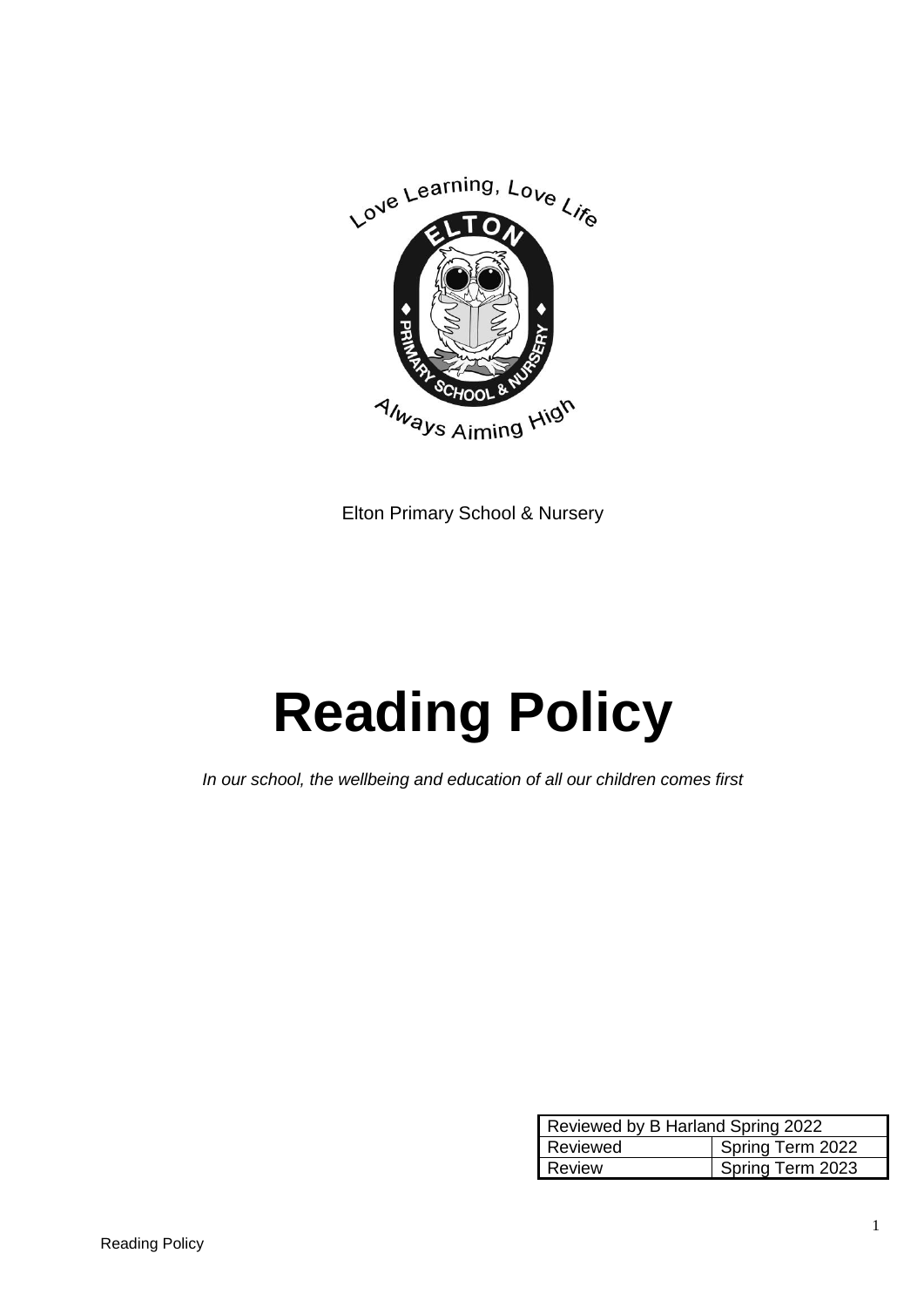## **Aims:**

We aim to teach every child to become a fluent reader by the age of 6. We teach children comprehension skills so that they can interpret and understand a text. We hope to inspire children to love literature and to use the crucial life skill of reading to open the doors to the rest of the curriculum and become lifelong learners.

#### *Phonics- Read Write Inc*

Reading involves two main elements – word recognition and language comprehension. In the first instance we teach children in the Early Years Foundation Stage and Year 1 how to read using the RWI scheme. Children are taught the 44 different sounds of the English language and their corresponding grapheme representations. This scheme has a systematic, synthetic approach to the teaching of early reading. Alongside grapheme/phoneme correspondence, the children are taught how to blend sounds to read words. Some children in Y2 will continue to follow this scheme if they do not pass the Y1 Phonics Screening Check.

For children participating in Phonics sessions, the structure is as follows-

**20 minutes- Phonics session.** Children learn the English alphabetic code; first they learn one way to read the 40+ sounds and blend these sounds into words, then they learn to read the same sounds with alternative graphemes**.** They learn to form each letter, spell correctly, and compose their ideas step-by-step. They practise handwriting every day; sitting at a table comfortably, learning correct letter formation and how to join letters speedily and legibly.

**30 minutes- Reading session.** Phonic books are closely matched to their increasing knowledge of phonics and 'tricky' words and, as children re-read the stories, their fluency increases. Books will be chosen by the adult that contain sounds taught that day. Children will learn how to make predictions, inferences, discuss word choices, answer comprehension questions and re-tell stories. Children from years 2-6 will have 30 minutes of reading each day. This comes in the form of shared and guided read.

Following half termly phonic assessment, children will be placed into small groups depending on where they are in their learning. These assessments determine what set sounds the children need to work on and also which colour coded RWI book they should be reading.

The books chosen for Phonics reading sessions are completely decodable and only contain sounds the children know/are learning. The books are closely matched to their increasing knowledge of phonics and 'tricky' words and, as children re-read the stories, their fluency increases. Through these sessions, children learn to read accurately and fluently and develop good comprehension.

As well as consolidating phonics, the children are also taught to analyse a text by identifying and commenting on-

- the author's style;
- the author's use of language;
- the author's view point;
- the structure and organisation of the text;
- the purpose and audience of the text;
- links to other texts, times and cultures;
- how the author's techniques can inform the children's writing.

There is a balance of teacher and child talk – with the teacher prompting rather than dominating.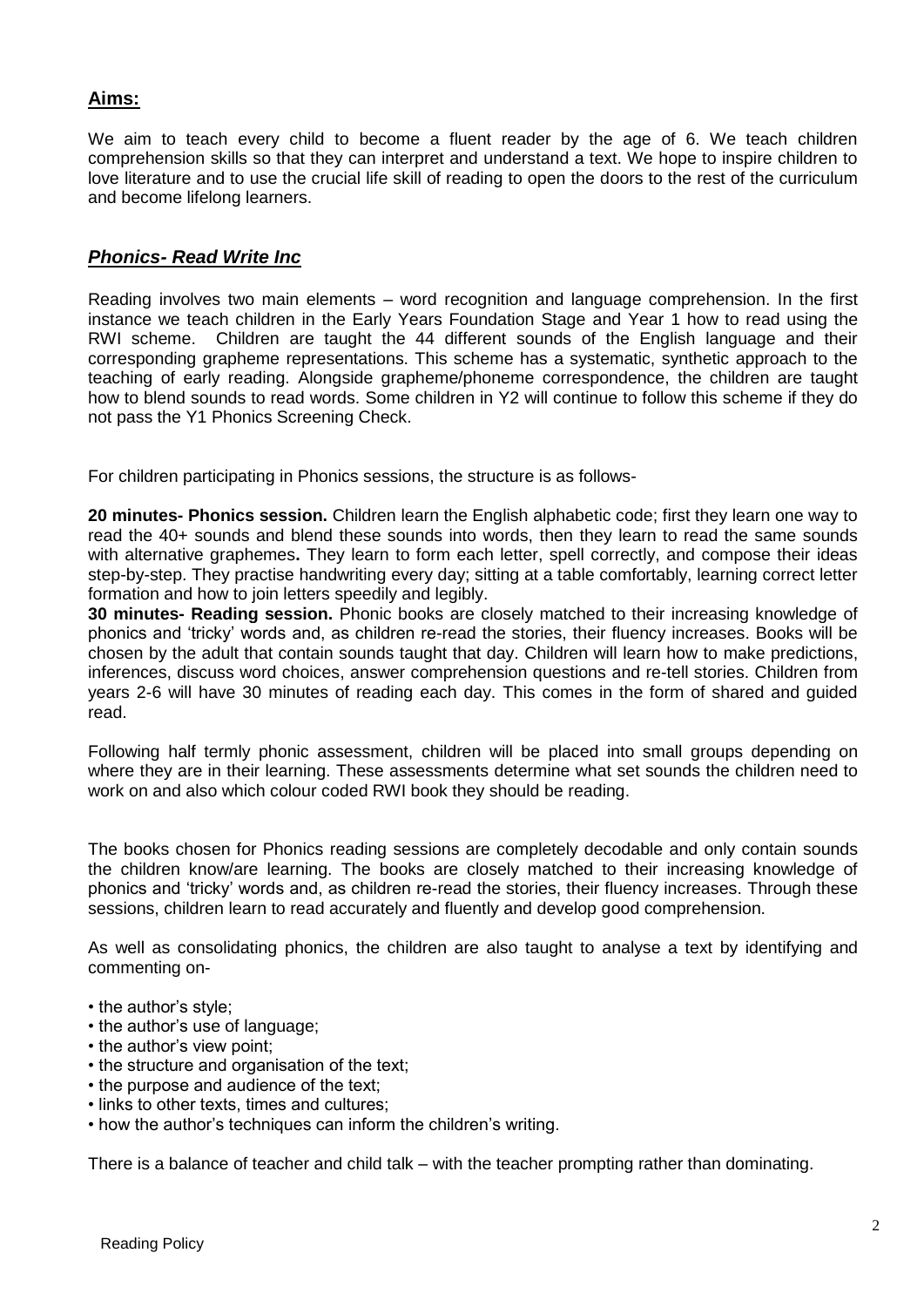The sessions follow the sequence:

- Book introduction, recap or overview of text;
- Phonics and reading strategies if appropriate;
- Independent reading with a focus:
- Returning to the text as a group for further exploration;
- Response.

Children in Year 2 that did not pass the Phonics Screening Check will continue to participate in Phonics/reading sessions.

## **Pathways to Read**

The children who are not following the Read Write Inc. Phonics Programme, will have daily Pathways to Read lessons. These sessions feature high-quality texts and are engaging and purposeful, equipping the children with the key skills to move them through the reading process towards becoming competent and fluent readers. The programme follows a mastery approach in which children will learn the key skills of prediction, vocabulary development and retrieval. The scheme serves to promote a progressive development of reading skills across the school.

Each unit is linked to our Pathways to Write sessions and consists of six whole class reading sessions following the four-part structure:

- Predict
- Clarify vocabulary
- Read and retrieve
- Read and explain

Grouped reading sessions follow each whole class session with a mastery focus, with a specific focus on the mastery learning and providing pupils with the opportunity for discussion in smaller groups with an adult.

Follow on activities are provided following each grouped session for pupils to complete independently.

#### **Home Reading**

We encourage children to read at home with their parents and carers as regularly as possible. When children are learning to read, we send home at least two books a week to be read with their parent or carer. Once reading becomes fluent and children are able to access more challenging, sustained texts, we send home one book per week. These are changed as and when required. We ask parents to sign and write a comment in the reading diary.

In Key Stage 1, books are sent home that are decodable and correctly match the sounds taught that week. In addition, the children choose a Reading for Pleasure book to take home each week. These books do not have to be decodable: just a book they enjoy, can share with their families and promotes a love of reading. As we strongly believe that children should have access to a rich and broad range of literature, we have purchased a range of different genres such as fiction, non- fiction, poetry and plays which include historical stories, humorous stories, stories by significant authors, classics and science fiction. We record all of the titles that children have read in their reading diaries. This also allows us to monitor the range of genres that the children read.